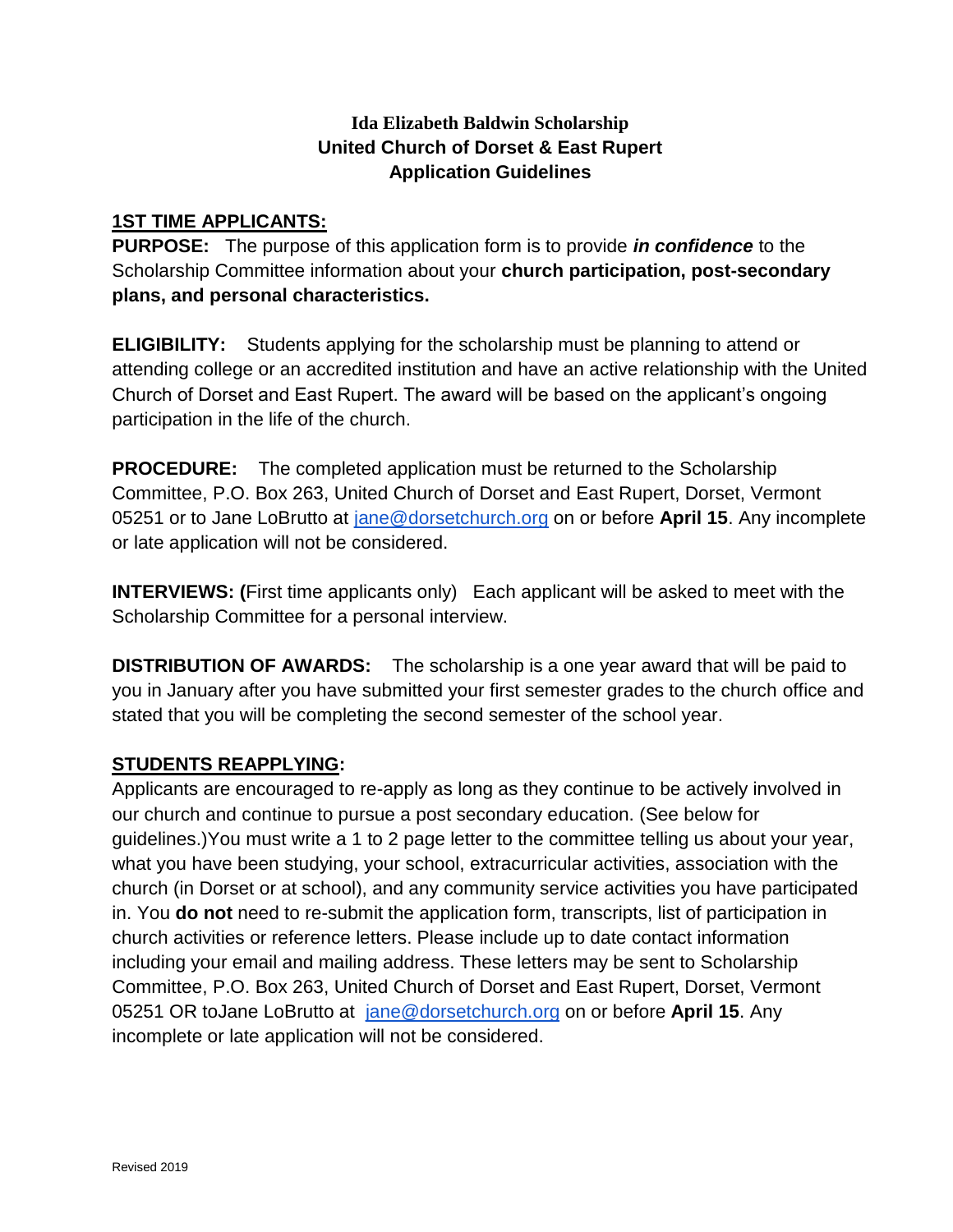| <b>Street</b><br>town                                                                                                                                                                                                         | zip code                      |
|-------------------------------------------------------------------------------------------------------------------------------------------------------------------------------------------------------------------------------|-------------------------------|
|                                                                                                                                                                                                                               |                               |
|                                                                                                                                                                                                                               |                               |
| <b>Family Information:</b><br>Parents' names                                                                                                                                                                                  |                               |
| No. of sisters______________                                                                                                                                                                                                  | No. of brothers______________ |
| Ages ________________________                                                                                                                                                                                                 |                               |
| <b>Applicant Information:</b>                                                                                                                                                                                                 |                               |
| Your occupational goal and the control of the control of the control of the control of the control of the control of the control of the control of the control of the control of the control of the control of the control of |                               |
|                                                                                                                                                                                                                               |                               |
| Length of program ________________________                                                                                                                                                                                    |                               |
| List the schools where you have applied:<br>1st choice<br>2nd choice<br><u> 1980 - Jan Barnett, fransk politiker (d. 1980)</u><br>3rd choice                                                                                  |                               |
|                                                                                                                                                                                                                               |                               |
| Are you applying for any other scholarships or financial aid? ___________________<br>Will you work this summer before entering school? If so, where? _______________                                                          |                               |
| I give my permission to release any of this information for publicity:                                                                                                                                                        |                               |
|                                                                                                                                                                                                                               |                               |
|                                                                                                                                                                                                                               |                               |

# **Ida Elizabeth Baldwin Scholarship Application Form (First time applicants only)**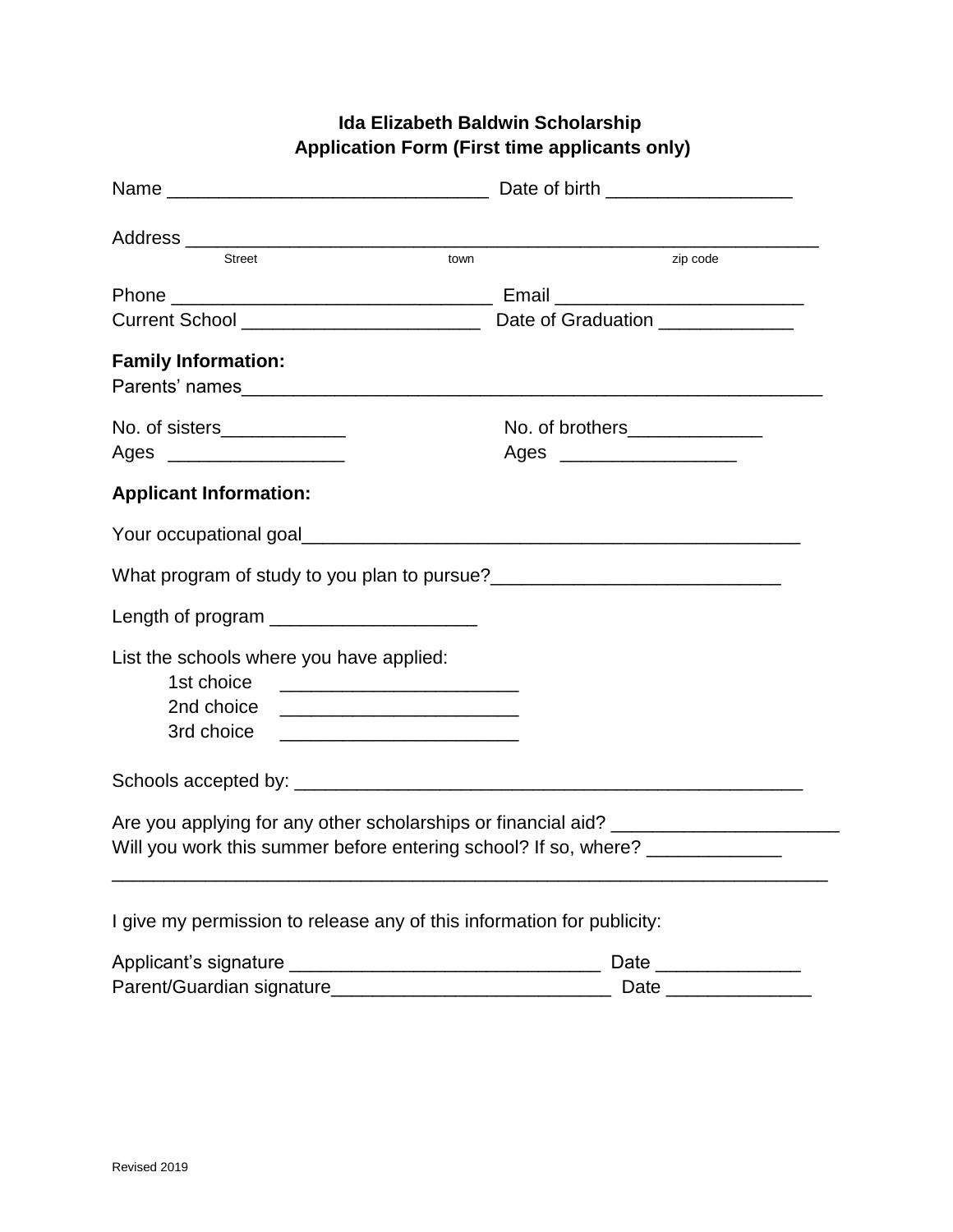# **Participation in Life of the Church (First time Applicants only)**

The Scholarship Committee is eager to get to know you as we consider your application for a scholarship. Some of our most active members participate in ways that are never publicly known. We want to give you an opportunity to highlight the wonderful ways you may have participated in the life of our church.

#### **ACTIVITY DATE(S)**

- Sunday School
- **\_\_\_\_** Faith and Nature Camp (camper/shepherd)
- **\_\_\_\_**Confirmation class
- Youth Group
- \_\_\_\_\_\_ Canoe trip participant or pilot
- **\_\_\_\_** Usher on Sunday morning
- **\_\_\_\_\_** Host/help with coffee hour
- \_\_\_\_ Rummage Sale helper
- **\_\_\_\_** Bake Sale Helper
- \_\_\_\_\_ Community supper helper
- Member of church committee (please specify)
- **EXEC** Regularly attend Sunday worship (how often)
- \_\_\_\_ choir
- **with the community sharing**
- \_\_\_\_ Church "green-up" day
- \_\_\_\_ Summer lunch program
- \_\_\_\_ homeless shelter volunteer
- **Lighting of Advent candle**
- Other (please specify)